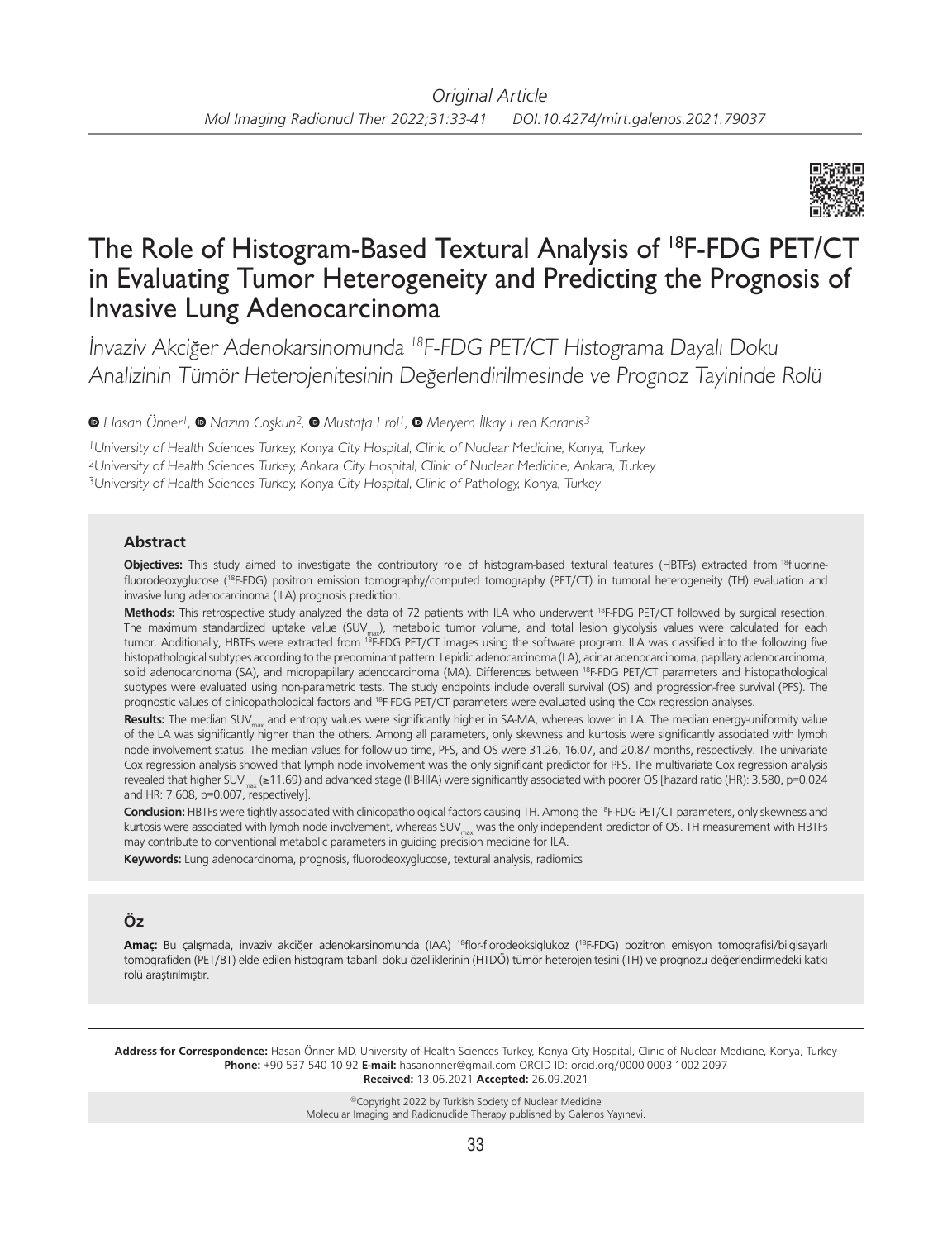Yöntem: Cerrahi tedavi öncesi <sup>18</sup>F-FDG PET/BT tetkiki uygulanan ve primer tümörü rezeke edilen 72 IAA'lı hastanın verileri geriye dönük olarak incelendi. Her primer tümör için maksimum standardize alım değeri (SUV<sub>makr</sub>), metabolik tümör hacmi ve toplam lezyon glikoliz değerleri hesaplandı. Ayırca yazılım programı kullanılarak HTDÖ'ler edildi. IAA, baskın histopatolojik alttipe göre beş gruba ayrıldı: Lepidik adenokarsinom (LA), asiner adenokarsinom, papiller adenokarsinom, solid adenokarsinom (SA) ve mikropapiller adenokarsinom (MA). 18F-FDG PET/BT parametreleri ve histopatolojik alt tipler arasındaki farklılıklar non-parametrik testler ile değerlendirildi. Çalışma sonlanım noktaları genel sağkalım (SK) ve progresyonsuz sağkalım (PSK) idi. Klinikopatolojik faktörlerin ve 18F-FDG PET/BT parametrelerinin prognostik değerleri Cox regresyon analizi ile değerlendirildi.

**Bulgular:** Medyan SUVmaks ve medyan entropy değerleri SA-MA'da anlamlı olarak yüksek, LA'da daha düşük olarak bulundu. LA'nın medyan energy-uniformity değeri diğerlerinden anlamlı derecede yüksekti. Tüm parametreler arasında sadece skewness ve kurtosis, lenf nodu tutulumu durumu ile anlamlı olarak ilişkiliydi. Takip süresi, PSK ve SK için medyan değerler sırasıyla; 31,26, 16,07 ve 20,87 aydı. Tek değişkenli Cox regresyon analizi, lenf nodu tutulumunun PSK için tek anlamlı öngörücü olduğunu gösterdi. Çok değişkenli Cox regresyon analizi, yüksek SUV<sub>maks</sub> (≥11,69) ve ileri evrenin (IIB-IIIA) daha kötü SK ile anlamlı şekilde ilişkili olduğunu ortaya koydu [sırasıyla; hazard ratio (HR): 3,580, p=0,024 ve HR: 7,608, p=0,007].

**Sonuç:** HDTÖ'ler, TH'ye neden olan klinikopatolojik faktörlerle yakından ilişkiydi. 18F-FDG PET/BT parametrelerinden sadece skewness ve kurtosis lenf nodu tutulumu ile ilişkiliydi. SUV<sub>mak</sub>, OS'nin bağımsız öngörücüsü olan tek <sup>18</sup>F-FDG PET/BT parametresiydi. TH'nin HBTF'lerle ölçümü, ILA için hassas tıbbın yönlendirilmesinde geleneksel metabolik parametrelere katkıda bulunabilir.

**Anahtar kelimeler:** Akciğer adenokarsinomu, prognoz, florodeoksiglukoz, doku analizi, radyomiks

## **Introduction**

Lung cancer is the leading cause of cancer deaths worldwide (1). Surgical resection is a radical treatment for early-stage non-small cell lung cancer (NSCLC); however, ~40-60% of patients with early-stage NSCLC die within 5 years following curative resection. Approximately 85% of lung cancer consists of invasive lung adenocarcinoma (ILA), which is the most common histopathological subtype among NSCLC and has a poor prognosis (2). ILA consist of mixed patterns and exhibit highly heterogeneous behavior. The current histopathological classification of ILA fails to meet the advances in imaging, pathology, and tumor molecular biology (3). Additionally, this classification was inefficient for precision medicine development and prognosis prediction. Therefore, in the new classification, ILA is divided into the following five histopathological subtypes based on the dominant pattern: Lepidic adenocarcinoma (LA), acinar adenocarcinoma (AA), papillary adenocarcinoma (PA), solid adenocarcinoma (SA), and micropapillary adenocarcinoma (MA) (3).

Tumor heterogeneity (TH) is one of the important factors that affect treatment response (4). TH, as assessed by <sup>18</sup>fluorine-fluorodeoxyglucose (<sup>18</sup>F-FDG) positron emission tomography/computed tomography (PET/CT), reflects intra-tumoral variabilities, such as cellularity, proliferation, and necrosis (5). Texture analysis is a set of quantitative parameters that reflect TH using computational processing techniques (6). This analysis shows that heterogeneity is quantitated in all tumor areas in <sup>18</sup>F-FDG uptake. With textural analysis, lots of studies have been conducted in various areas, such as benign-malignant distinction (7,8), tumor subtype differentiation (9), treatment response evaluation (10,11), and prognosis prediction (12,13).

Several studies have evaluated the association of histopathological patterns of ILA with conventional <sup>18</sup>F-FDG PET/CT parameters, such as maximum standardized uptake value (SUV<sub>max</sub>), metabolic tumor volume (MTV), and total lesion glycolysis (TLG) (14,15,16). However, studies that investigated the relationship between histopathological patterns of resected ILA and histogram-based textural features (HBTFs) extracted from 18F-FDG PET/CT are scarce. Therefore, this study evaluated 18F-FDG PET/CT parameters along with HBTFs to evaluate TH and identify independent predictors of progression-free survival (PFS) and overall survival (OS) of ILA. In light of our findings, different postoperative adjuvant treatments for precision medicine can be applied to patients with poor prognostic data.

### **Materials and Methods**

#### **Patients**

The Local Ethics Committee of KTO Karatay University Faculty of Medicine approved this study under the decision number: 2021/010, number: E-41901325-050.99-2306. Patients who underwent an <sup>18</sup>F-FDG PET/CT scan before surgical resection with a diagnosis of ILA between August 2012 and September 2019 in our hospital were included in this study. Exclusion criteria were 1) neoadjuvant therapy before surgery, 2) tumor size of <10 mm (to eliminate partial volume effect on PET), (3) tumors with the SUV $_{\text{max}}$  lower than the determined MTV threshold of 2.5, 4) mucinous lung adenocarcinoma, and 5) inappropriate condition for 18F-FDG PET/CT (fasting blood glucose of >150 mg/dL). The flowchart of patient selection is shown in Figure 1.

Clinicopathological data included age, sex, histopathological subtypes, tumor diameter, lymph node metastasis status, stage, and 18F-FDG PET/CT parameters. The tumor diameter,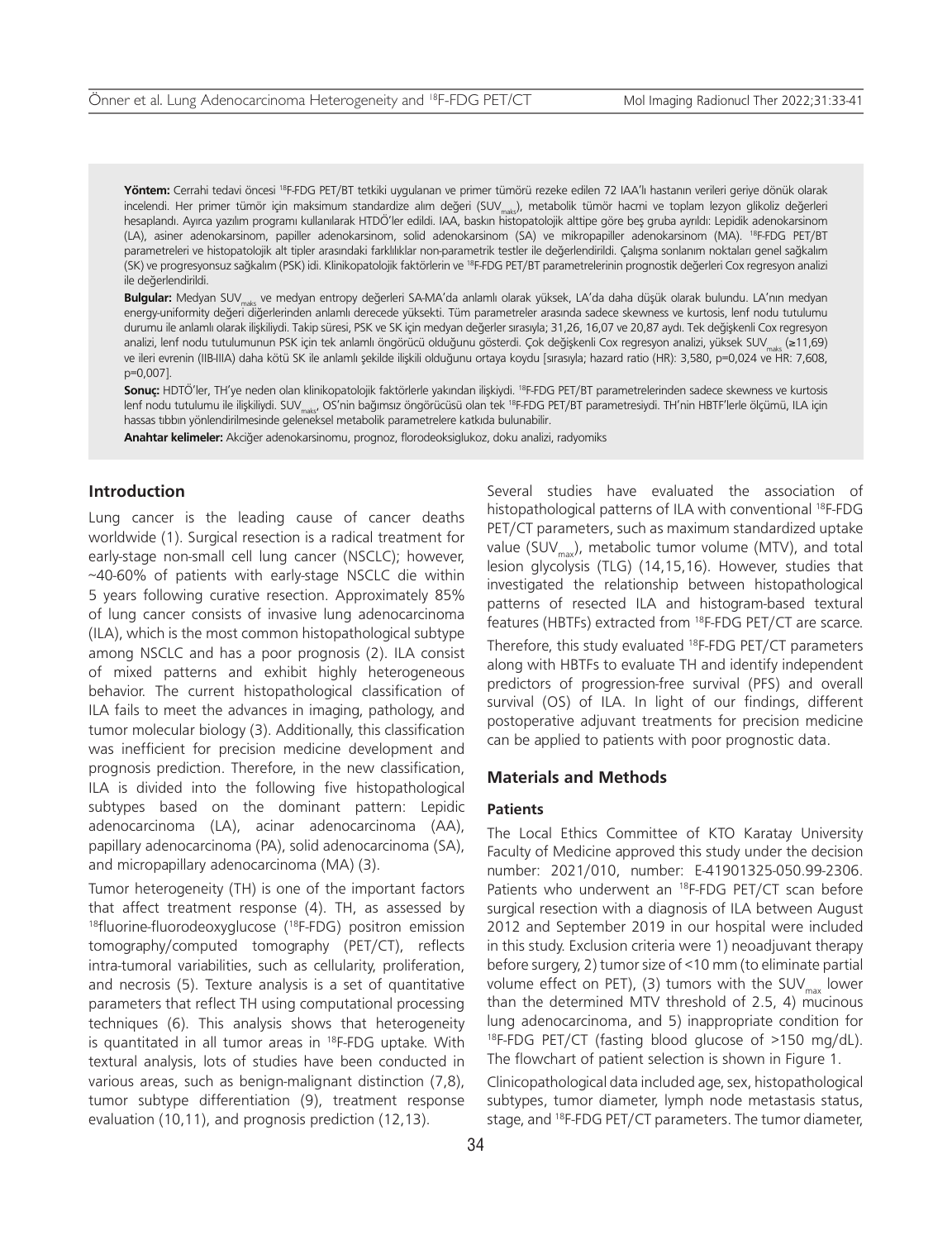Patients with invasive lung adenocarcinoma who underwent F-18 FDG PET/CT before treatment between August 2012 and September 2019 (n=98)



**Figure 1.** The flowchart of patient selection

<sup>18</sup>F-FDG: <sup>18</sup>Fluorine-fluorodeoxyglucose, PET/CT: Positron emission tomography/computed tomography

nodal involvement, and metastasis (TNM) stage are based on the 8<sup>th</sup> edition of the American Joint Committee on Cancer TNM classification for lung cancer (17). The following five histopathological subtypes of ILA were determined according to the predominant pattern: LA, AA, PA, SA, and MA. Only two patients had MA patterns, thus they were merged under the SA-MA group, as both solid and micropapillary patterns are considered high-grade.

After the primary tumor resection, all patients underwent regular clinical follow-up, including physical examination and CT or scans every 3-6 months. In cases of abnormal findings on these follow-up examinations, additional imaging studies, including contrast-enhanced CT and 18F-FDG PET/CT scans were performed to verify local, regional, or distant relapse. Therefore, PFS was defined as the time between the dates of pre-operative <sup>18</sup>F-FDG PET/ CT scan and the date of relapse in patients with relapsed, whereas the time between the date of the 18F-FDG PET/ CT scan and the last visit to the hospital for ILA in patients with non-relapsed. The onset for OS was the date of the pre-operative <sup>18</sup>F-FDG PET/CT scan. Patient relatives were called by telephone. The telephone follow-up date for the survivors and the date of death for the non-survivors were considered the OS endpoint.

## **Imaging**

Patients fasted for 6-8 hours, and <sup>18</sup>F-FDG (3.7 MBq/kg) was intravenously injected when their fasting blood glucose was <150 mg/dL. Patients were rested for 60 min after the injection and underwent PET/CT (Biograph LSO-16 PET/CT scanner, Siemens Medical Solutions, Chicago, IL) scan using <sup>18</sup>F-FDG. The scan was done from the base of the skull to the upper part of the thigh. CT scan parameters were 120 kV, 140 mAs, and slice thickness of 5 mm. PET acquisition method was 3 min/bed. Images were generated using the reconstruction method with PET and CT. PET/CT fusion images were obtained and transferred to the workstation.

#### **Image Analysis**

An experienced nuclear medicine physician has visually and semi-quantitatively analyzed 18F-FDG PET/CT images. A region of interest (ROI) was drawn around the tumor to calculate  $SUV_{max}$  and mean SUV (SUV<sub>mean</sub>) values. A volume of interest with an SUV threshold of 2.5 was used to determine the MTV using the software program (TRUE D, Siemens Medical Solutions). TLG was obtained by multiplying the MTV by the SUV $_{mean}$ .

#### **Textural Analysis**

The 18F-FDG PET images were evaluated by LIFEx v6.30 software, a semi-automatic program for three-dimensional histogram-based textural analysis (18). Figure 2 shows the extraction of tumor HBTFs from 18F-FDG PET images. The  $SUV_{\text{max}}$  threshold of 2.5 was used for tumor segmentation, and the reproducibility of extracted TFs using this value was better compared to other threshold values (19). The TFs obtained from the primary tumor consisted of HBTFs (skewness, kurtosis, energy-uniformity, and entropy). Second- and higher-level TFs were extracted from lesions larger than 64 voxels. However, these parameters were not evaluated as a significant amount of tumors (30/72) in the study population below this level.

#### **Statistical Analysis**

Study variables were analyzed using Statistical Package for the Social Sciences v26 (IBM Corporation, Armonk, NY, USA). The data were not homogeneously distributed. Therefore, the data were expressed as medians. The Mann-Whitney U test was used for comparisons between paired groups, whereas the Kruskal-Wallis test was for multiple group comparisons. Significance values have been adjusted by the Bonferroni correction for multiple tests.

A Cox regression model including parameters with p values of <0.05 in the univariate analysis was used to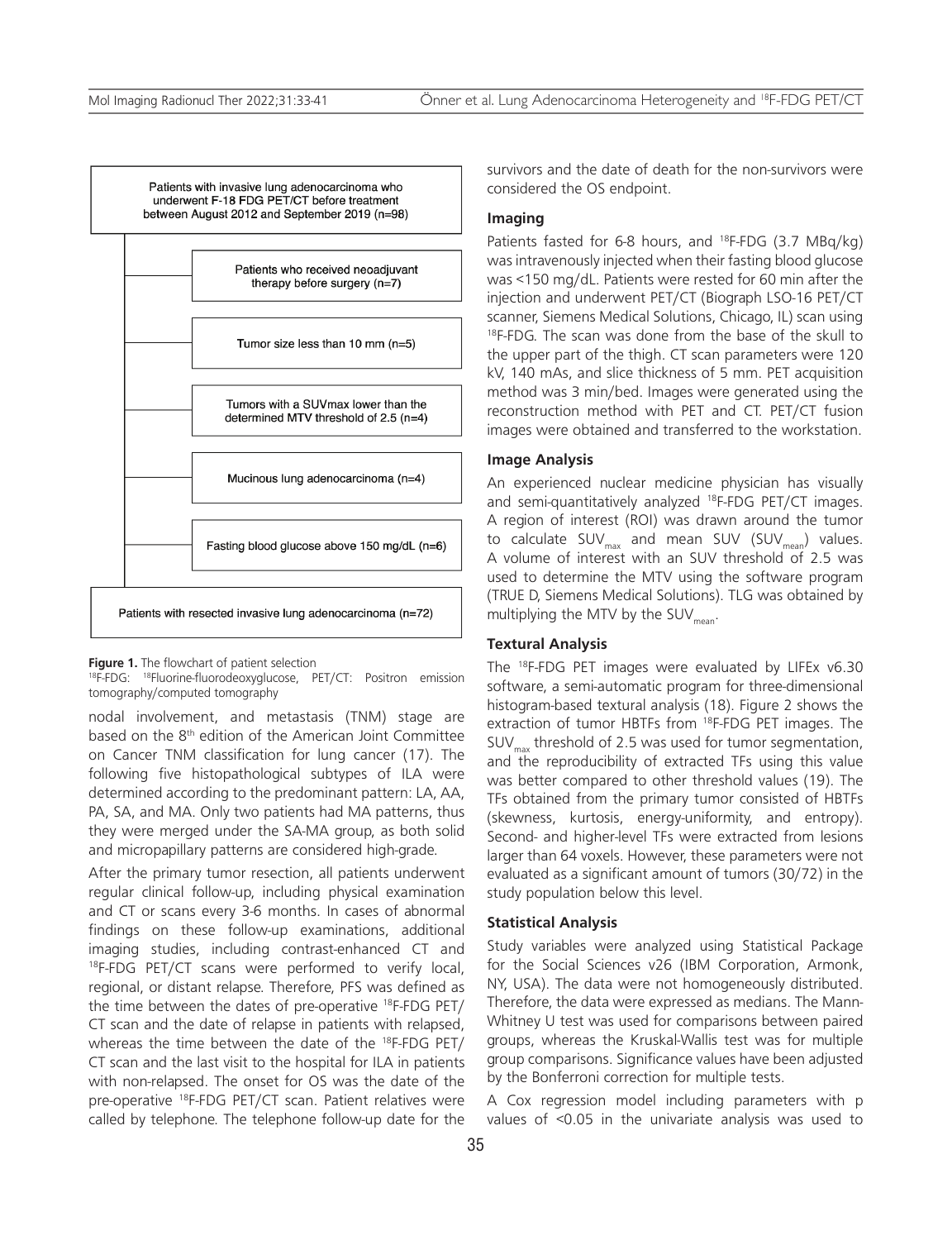

Figure 2. Demonstration of tumor HBTF extraction from <sup>18</sup>F-FDG PET image HBTF: Histogram-based textural feature, 18F-FDG: 18Fluorine-fluorodeoxyglucose, PET: Positron emission tomography

determine covariates for the multivariate analyses. Using these covariates, multivariate Cox regression models were constructed. Hazard ratios (HR) and 95% confidence interval (CI) were calculated. Differences were considered statistically significant at a p value of <0.05.

#### **Results**

This study included 72 patients with ILA with a mean age of 63.8±9.7 years, of whom 21 (29.2%) were females and 51 (70.8%) were males. All participants underwent clinically selected appropriate surgical treatment [wedge resection (9), lobectomy (56), and pneumonectomy (7)] in a median duration of 19 (13-32) days after <sup>18</sup>F-FDG PET/CT scan. Of these patients, 35 (48.6%) received postoperative adjuvant treatments. The clinicopathological characteristics of patients are summarized in Table 1.

The histopathological subtypes were as follows: 43 (59.7%) AA, 15 (20.8%) SA, 7 (9.8%) LA, 5 (6.9%) PA, and 2 (2.8%) MA. The SUV<sub>max</sub>, MTV, TLG, energy-uniformity, and entropy values significantly differed between the histopathological subtypes (p values: 0.003, 0.002, 0.003, 0.022, and 0.041, respectively). In post-hoc analyses, the median SUV<sub>max</sub> and entropy values of the SA-MA were significantly higher, whereas significantly lower in LA. The median MTV and TLG values were significantly higher in PA and lower in LA. A significant difference was found between the LA and SA-MA in MTV. Additionally, significant differences were found in TLG between the LA and PA, and between the LA and SA-MA.

The median energy-uniformity value was significantly higher in the LA and lower in the SA-MA. Table 2 demonstrates the comparison of 18F-FDG PET/CT parameters between the subtype groups. Figure 3 shows the representative <sup>18</sup>F-FDG PET/CT images and hematoxylin-eosin-stained samples of two different histopathological ILA subtypes.

Tumor diameter was strongly correlated with MTV and TLG (r=0.742 and 0.709, respectively, both p=<0.001).  $\text{SUV}_{\text{max}}$ and entropy had weak positive correlations with tumor diameter (r=0.305 and p=0.009; r=0.412 and p=<0.001, respectively). Skewness, kurtosis, and energy-uniformity had weak and negative correlation with tumor diameter (r=-0.383, -0.406, and -0.445; p=0.001, <0.001, and 0.003, respectively). Lymph node involvement was observed in 21 (29.2%) patients. Among all parameters, only skewness and kurtosis significantly differed between patients with or without lymph node involvement. In those with lymph node involvement, the median skewness and kurtosis values of the tumor were significantly lower than those without lymph node involvement (median skewness: 2.46 and 1.76, respectively, p=0.009; median kurtosis: 8.78 and 5.29, respectively, p=0.008). Significant differences were found between the stage groups in terms of MTV, TLG, skewness, and kurtosis parameters (p=0.001, 0.001, 0.022, and 0.025, respectively). Higher median MTV and TLG values and lower median skewness and kurtosis values were seen in higher-stage tumors. In post-hoc analyses, differences were observed for MTV and TLG between stages 1A and 2A (p=0.003 and 0.005, respectively),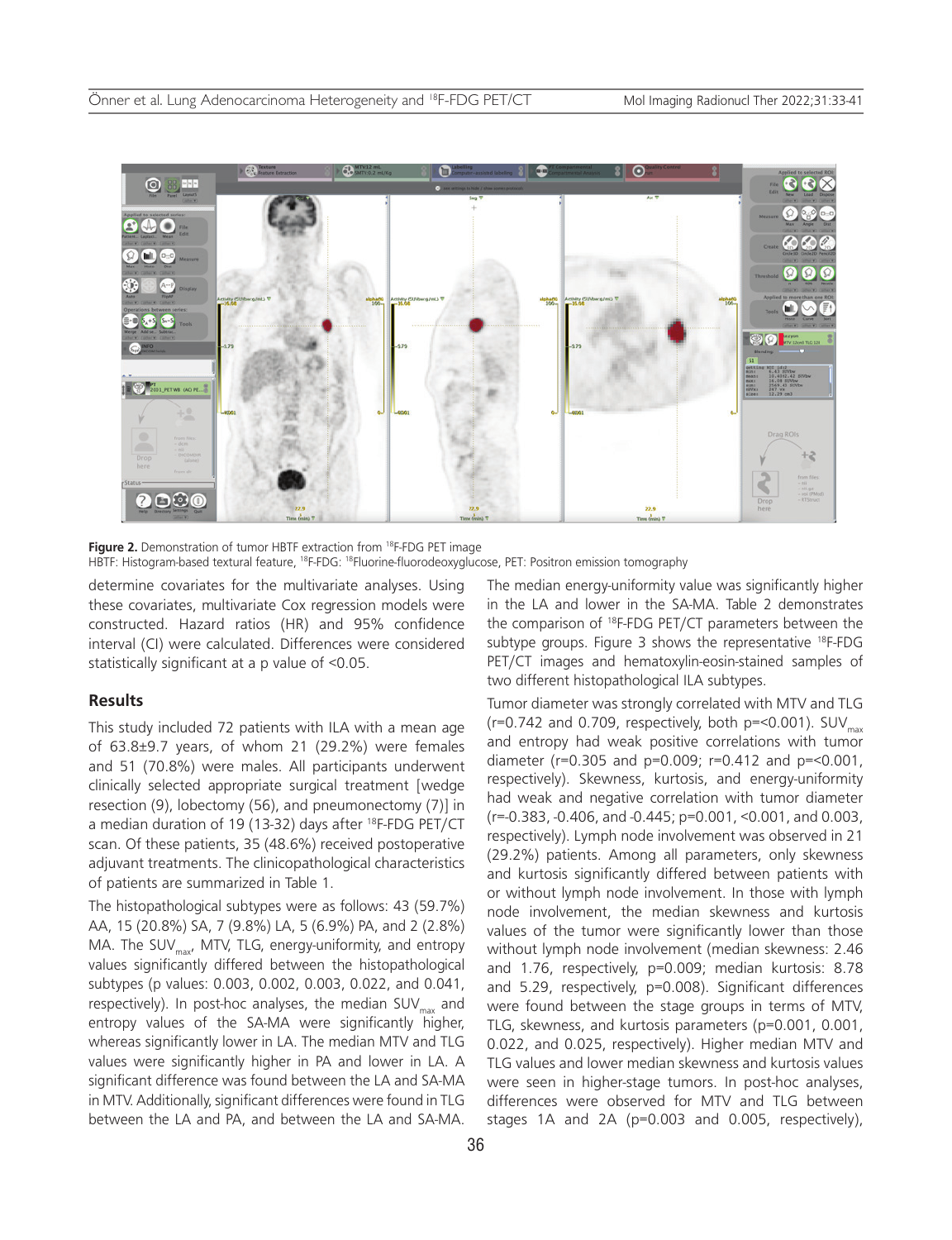

Figure 3. (A) Patient with invasive lung adenocarcinoma of the right upper lobe. Hematoxylin and eosin staining (H&E) (A1) demonstrates the histopathological subtype of lepidic adenocarcinoma (H&E × 100). Transaxial PET/CT image shows invasive lung adenocarcinoma of the right upper lobe with increased <sup>18</sup>F-FDG uptake (A2) and relatively lower intra-tumoral heterogeneity (A3 and A4). SUV<sub>max</sub> of 8.42, the entropy of 1.1387, and energy-uniformity of 0.0848. (B) Patient with invasive lung adenocarcinoma of the left upper lobe. H&E staining (B1) demonstrates the histopathological subtype of solid adenocarcinoma (H&E × 100). Transaxial PET/CT image shows invasive lung adenocarcinoma of the left upper lobe with increased  $18F-FDG$  uptake (B2) and relatively higher intra-tumoral heterogeneity (B3 and B4). SUV<sub>my</sub> of 47.70, the entropy of 1.7000, and energy-uniformity of 0.0200

SUV<sub>max</sub>: Maximum standardized uptake value, <sup>18</sup>F-FDG: <sup>18</sup>Fluorine-fluorodeoxyglucose, PET/CT: Positron emission tomography/computed tomography

stages 1A and 2B (both p=0.001), and stages 1A and 3A (both p=0.002). Additionally, differences were observed for skewness and kurtosis between stages 1A and 3A (p=0.038 and 0.021, respectively).

The median values for follow-up time, PFS, and OS were 31.26, 16.07, and 20.87 months, respectively. During the follow-up time, 33 (45.8%) patients had a relapse and 20 (27.8%) patients died. The univariate Cox regression analyses showed that lymph node involvement was the only significant predictor factor for PFS (HR: 2.101, CI: 1.025-4.039, p=0.043) (Table 3). Univariate Cox regression analyses showed that high tumor diameter  $(\geq 3 \text{ cm})$ , lymph node involvement, high stage (IIB-IIIA), high SUV<sub>mav</sub> (≥11.69), high MTV (≥9.02 cm3 ), high TLG (≥48.38 g), low skewness (≤2.18), low kurtosis (≤7.16), low energyuniformity ( $\leq 0.08$ ), and high entropy ( $\geq 1.24$ ) were risk factors that affect the OS (Table 4). The multivariate Cox regression analysis revealed that high SUV $_{max}$  (≥11.69) and advanced stage (IIB-IIIA) was negative independent predictors of OS (Table 5).

#### **Discussion**

This study investigated the relationship of 18F-FDG PET/CT parameters, including HBTFs, between clinicopathological factors that affect TH and ILA prognosis. Significant differences were found between the conventional parameters of <sup>18</sup>F-FDG PET/CT (SUV<sub>max</sub>, MTV, and TLG), as well as HBTFs such as entropy and energy-uniformity, and histopathological ILA subtypes. The group consisting of SA and MA had high glycolytic activity and entropy, whereas LA had low glycolytic activity and entropy. Additionally, SA-MA had the lowest energy-uniformity, whereas LA had the highest. Among the 18F-FDG PET/CT parameters, only skewness and kurtosis were associated with lymph node involvement.

TH is an important factor in disease progression and treatment response (20,21). A study that involve patients with advanced lung adenocarcinoma with epidermal growth factor receptor mutation who received tyrosine kinase inhibitor therapy revealed a shorter survival in patients with primary tumors with high entropy values. Additionally, they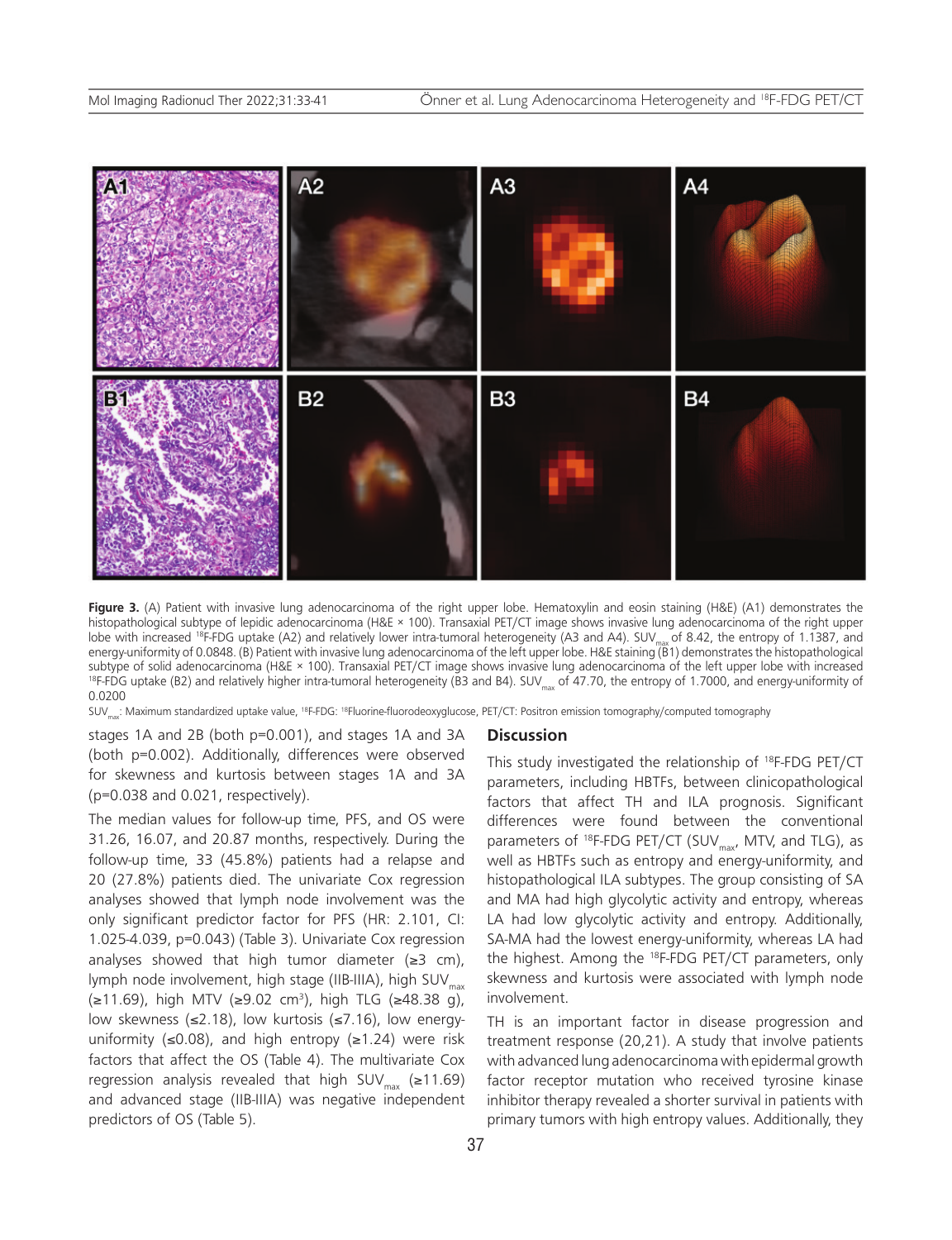| <b>Table 1. Patients characteristics</b> |                |               |  |  |  |  |
|------------------------------------------|----------------|---------------|--|--|--|--|
|                                          | N              | $\frac{0}{0}$ |  |  |  |  |
| Age (years)                              |                |               |  |  |  |  |
| 55                                       | 35             | 48.6          |  |  |  |  |
| $\geq 65$                                | 37             | 51.4          |  |  |  |  |
| <b>Sex</b>                               |                |               |  |  |  |  |
| Male                                     | 51             | 70.8          |  |  |  |  |
| Female                                   | 21             | 29.2          |  |  |  |  |
| Lymph node involvement                   |                |               |  |  |  |  |
| Positive                                 | 21             | 29.2          |  |  |  |  |
| Negative                                 | 51             | 70.8          |  |  |  |  |
| <b>Stage</b>                             |                |               |  |  |  |  |
| IA                                       | 30             | 41.6          |  |  |  |  |
| <b>IB</b>                                | 3              | 4.2           |  |  |  |  |
| <b>IIA</b>                               | $\overline{4}$ | 5.6           |  |  |  |  |
| IIB                                      | 15             | 20.8          |  |  |  |  |
| <b>IIIA</b>                              | 20             | 27.8          |  |  |  |  |
| <b>Subtype</b>                           |                |               |  |  |  |  |
| Acinar                                   | 43             | 59,7          |  |  |  |  |
| Solid                                    | 15             | 20.8          |  |  |  |  |
| Lepidic                                  | $\overline{7}$ | 9,8           |  |  |  |  |
| Papillary                                | 5              | 6,9           |  |  |  |  |
| Micropapillary                           | $\overline{2}$ | 2,8           |  |  |  |  |
| <b>Operation type</b>                    |                |               |  |  |  |  |
| Wedge resection                          | 9              | 12.5          |  |  |  |  |
| Lobectomy                                | 56             | 77.7          |  |  |  |  |
| Pneumonectomy                            | 7              | 9.8           |  |  |  |  |
| <b>Adjuvant therapy</b>                  |                |               |  |  |  |  |
| Yes                                      | 35             | 48.6          |  |  |  |  |
| <b>No</b>                                | 37             | 51.4          |  |  |  |  |

reported that entropy value is an independent predictor of treatment response and decreases after treatment (22). According to Hyun et al. (23) lower entropy was independently associated with longer survival in patients with pancreatic ductal adenocarcinoma. In their study on breast cancer, Aide et al. (13) reported that tumors with high entropy and low energy-uniformity have shorter event-free survival, but the log-rank tests reached almost statistical significance. The evidence is insufficient, but all these results suggest that precision medicine will improve with the use of TFs. Our study revealed entropy and energyuniformity as predictors of OS, but they were not among the independent predictors for OS and PFS in multivariate Cox regression analysis. Higher SUV<sub>max</sub> (≥11.69) and advanced stage (IIB-IIIA) was significantly associated with poorer OS in our study population.

**Table 2. Comparison of the median values of 18F-FDG PET/ CT parameters in histopathological subtypes of invasive lung adenocarcinoma groups**

|                   | AA     | LA     | <b>PA</b> | SA-<br><b>MA</b> | p value |
|-------------------|--------|--------|-----------|------------------|---------|
| $SUV_{max}$       | 12.07  | 6.82   | 10.68     |                  | 0.003   |
| <b>MTV</b>        | 9.11   | 1.00   | 63.27     | 10.08            | 0.002   |
| TLG               | 48.82  | 4.08   | 275.17    | 56.87            | 0.003   |
| Skewness          | 2.10   | 3.22   | 1.91      | 2.14             | 0.094   |
| Kurtosis          | 7.97   | 12.78  | 5.06      | 6.14             | 0.081   |
| Energy-uniformity | 0.0714 | 0.1424 | 0.0776    | 0.0610           | 0.022   |
| Entropy           | 1.1385 | 0.8865 | 1.1816    | 1.2539           | 0.041   |

Underline indicates statistical insignificance. 18F-FDG: 18Fluorine-fluorodeoxyglucose, PET/CT: Positron emission tomography/computed tomography, AA: Acinar adenocarcinoma, LA: Lepidic adenocarcinoma, PA: Papillary adenocarcinoma, SA-MA: Solid and micropapillary adenocarcinoma; SUV<sub>max</sub>: Maximum standardized uptake value, MTV: metabolic tumor value, TLG: Total lesion glycolysis

**Table 3. The univariate Cox regression analysis of progression-free survival in patients with invasive lung adenocarcinoma**

| <b>Variables</b>                                                                                                                        | <b>HRs</b> | 95%<br>confidence<br>intervals | p value |  |
|-----------------------------------------------------------------------------------------------------------------------------------------|------------|--------------------------------|---------|--|
| Age $(\leq 65)$                                                                                                                         | 0.897      | $(0.452 - 1.780)$              | 0.757   |  |
| Sex (male)                                                                                                                              | 0.940      | $(0.454 - 1.944)$              | 0.867   |  |
| Lymph node involvement (yes)                                                                                                            | 2.101      | $(1.025 - 4.309)$              | 0.043   |  |
| Stage (IIB-IIIA)                                                                                                                        | 1.920      | $(0.957 - 3.855)$              | 0.067   |  |
| Diameter $( \geq 3 cm)$                                                                                                                 | 1.365      | $(0.658 - 2.832)$              | 0.403   |  |
| SUV <sub>max</sub> (≥11.69)                                                                                                             | 1.246      | $(0.625 - 2.482)$              | 0.532   |  |
| MTV (≥9.02 cm <sup>3</sup> )                                                                                                            | 1.385      | $(0.695 - 2.760)$              | 0.354   |  |
| TLG (≥48.38 g)                                                                                                                          | 1.104      | $(0.556 - 2.191)$              | 0.778   |  |
| Skewness (≤2.18)                                                                                                                        | 1.267      | $(0.636 - 2.525)$              | 0.501   |  |
| Kurtosis $(\leq 7.16)$                                                                                                                  | 1.229      | $(0.869 - 1.738)$              | 0.243   |  |
| Energy-uniformity $(\leq 0.08)$                                                                                                         | 1.486      | $(0.743 - 2.972)$              | 0.262   |  |
| Entropy $(\ge 1.14)$                                                                                                                    | 1.763      | $(0.880 - 3.532)$              | 0.110   |  |
| HRs: Hazard ratios, SUV <sub>max</sub> : Maximum standardized uptake value, MTV: Metabolic<br>tumor value, TLG: Total lesion glycolysis |            |                                |         |  |

Entropy and energy-uniformity quantitatively characterize the TH from various perspectives. Entropy refers to the randomness of voxel intensity distribution within the ROI. Entropy increases as the intensities of pixels are chaotically distributed. Energy-uniformity measures the number of repeated pairs. Thus, it reflects the distribution uniformity. This parameter is expected to increase as the number of repeated pixel pairs increases (21). Our findings suggest that SA-MA subtypes have high TH and higher metabolism, whereas LA is more homogeneous with a lower metabolism. Previous study that examine the relationship between the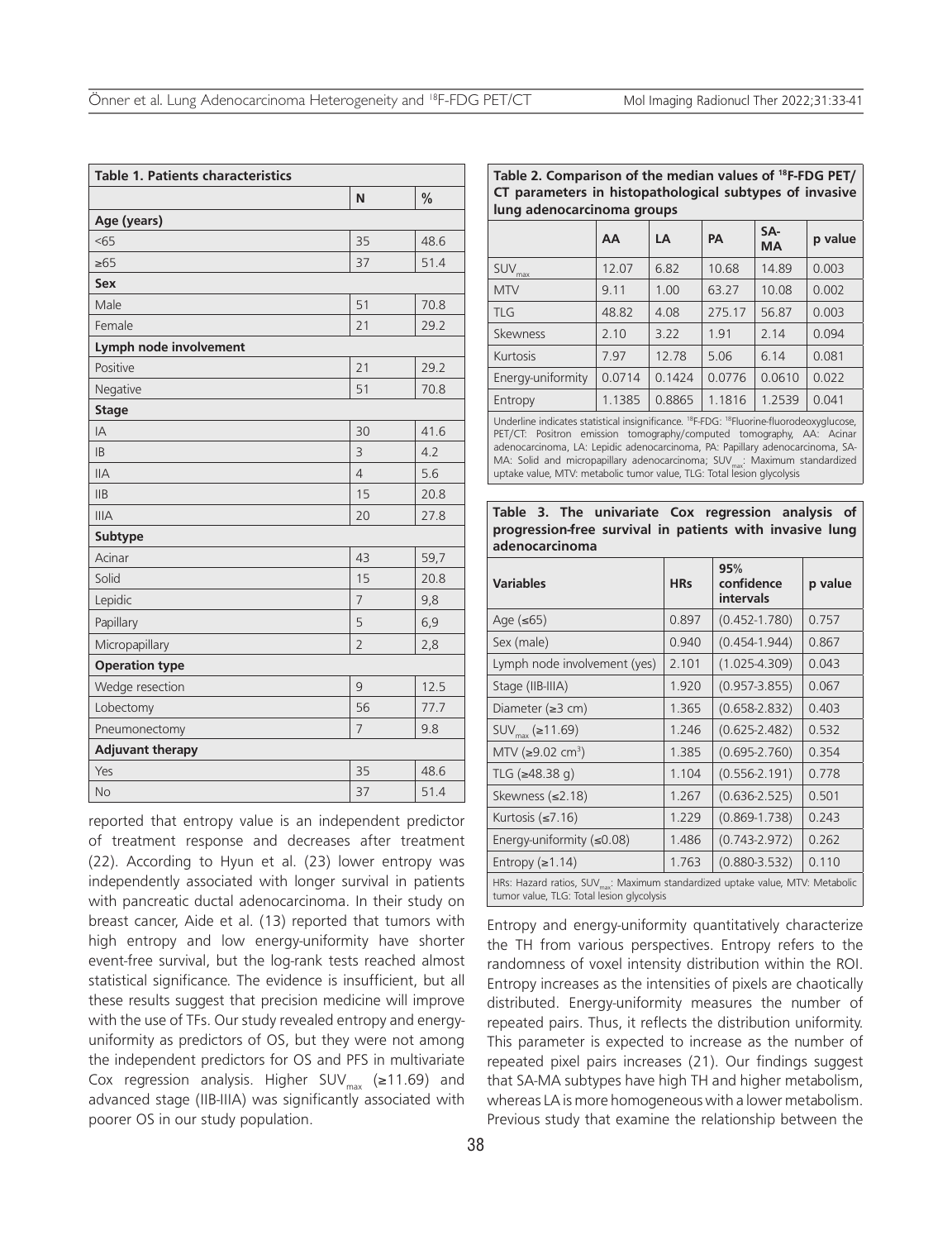| Table 4. The univariate Cox regression analysis of overall<br>survival in patients with invasive lung adenocarcinoma |                                    |                             |          |  |  |
|----------------------------------------------------------------------------------------------------------------------|------------------------------------|-----------------------------|----------|--|--|
|                                                                                                                      | Univariate Cox regression analysis |                             |          |  |  |
| <b>Variables</b>                                                                                                     | <b>HRs</b>                         | 95% confidence<br>intervals | p values |  |  |
| Age $(\leq 65)$                                                                                                      | 1.200                              | $(0.495 - 2.909)$           | 0.687    |  |  |
| Sex (male)                                                                                                           | 0.406                              | $(0.134 - 1.235)$           | 0.112    |  |  |
| Lymph node involvement<br>(yes)                                                                                      | 2.512                              | $(1.043 - 6.053)$           | 0.040    |  |  |
| Stage (IIB-IIIA)                                                                                                     | 8.871                              | $(2.050 - 38.398)$          | 0.004    |  |  |
| Diameter ( $\geq$ 3 cm)                                                                                              | 3.778                              | $(1.474 - 9.681)$           | 0.006    |  |  |
| $SUV_{max}$ (≥11.69)                                                                                                 | 4.329                              | $(1.442 - 12.996)$          | 0.009    |  |  |
| MTV (≥9.02 cm <sup>3</sup> )                                                                                         | 4.495                              | $(1.490 - 13.563)$          | 0.008    |  |  |
| TLG (≥48.38 q)                                                                                                       | 3.488                              | $(1.253 - 9.709)$           | 0.017    |  |  |
| Skewness (≤2.18)                                                                                                     | 2.918                              | $(1.056 - 8.067)$           | 0.039    |  |  |
| Kurtosis $(\leq 7.16)$                                                                                               | 1.761                              | $(1.060 - 2.929)$           | 0.029    |  |  |
| Energy-uniformity<br>(50.08)                                                                                         | 3.144                              | $(1.137 - 8.693)$           | 0.027    |  |  |
| Entropy $(\ge 1.14)$                                                                                                 | 3.027                              | $(1.097 - 8.352)$           | 0.032    |  |  |
| HRs: Hazard ratios, SUV <sub>max</sub> : Maximum standardized uptake value, MTV: Metabolic                           |                                    |                             |          |  |  |

tumor value, TLG: Total lesion glycolysis

|  | Table 5. Independent predictors of overall survival in |  |  |  |
|--|--------------------------------------------------------|--|--|--|
|  | patients with invasive lung adenocarcinoma             |  |  |  |

| <b>Variables</b>                                       | The multivariate Cox regression<br>analysis |                             |         |  |
|--------------------------------------------------------|---------------------------------------------|-----------------------------|---------|--|
|                                                        | <b>HRs</b>                                  | 95% confidence<br>intervals | p value |  |
| High stage (IIB-IIIA)                                  | 7.608                                       | $(1.756 - 32.973)$          | 0.007   |  |
| High SUV $_{max}$ ( $\ge$ 11.69)                       | 3.580                                       | $(1.186 - 10.806)$          | 0.024   |  |
| SUV <sub>max</sub> : Maximum standardized uptake value |                                             |                             |         |  |

histopathological subtypes of ILA and SUV<sub>max</sub> report that SA had higher SUV $_{\text{max}}$  than LA (24). The presence of the SA or MA subtype is a poor prognostic factor (25). According to these findings, the poor prognosis of the SA-MA group may be due to TH and higher metabolic activity.

Among all 18F-FDG PET/CT parameters, only skewness and kurtosis were significantly different in lymph node involvement. These parameters show the distortion or disparity of the histogram that is relative to the normal distribution (18). A recent study described a machine learning-based TFs model as a reliable method for predicting axillary lymph node metastasis in invasive ductal breast cancer (26). Li et al. (27) found that skewness was the most ideal predictor for pelvic lymph node involvement in cervical squamous cell carcinoma. Our previous study revealed that a high-order TF showing the distribution of short homogeneous regions with low gray levels had

an independent association with axillary lymph node metastasis unlike other parameters of 18F-FDG PET/CT in invasive ductal breast cancer (28).

However, texture analysis still has a reproducibility barrier to overcome before its clinical practice implementation (14,29). Additionally, TFs that are the most reliable indicator of TH for different tumor types are unclear. HBTFs are based on the analysis of the SUV histogram within the entire tumor. These parameters may have higher chances of clinical applicability in the future because of their simplicity and accessibility compared to more complex higher-order TFs. Most of the TFs are affected by tumor segmentation methods. The present study used the threshold of SUV of 2.5 for the tumor segmentation since the reproducibility of extracted TFs using this threshold was better than that of other thresholds (19). Various tumor segmentation techniques, such as manual or threshold-based methods, are used in the studies; however, no consensus is available on the most appropriate method for 18F-FDG PET/CT textural analysis.

#### **Study Limitations**

Limitations of the study include the retrospective design, small sample size, and single-institution experience. Additionally, we cannot extrapolate the findings to patients with advanced stage ILA.

## **Conclusion**

High stage and high SUV $_{\text{max}}$  were independent risk factors for OS in patients with ILA. The homogeneity of LA and the heterogeneity of SA-MA were quantified by HBTFs. Lymph node involvement was predicted by skewness and kurtosis. Therefore, HBTFs may improve the prognostic value of 18F-FDG PET/CT by contributing to the quantification of TH. If confirmed by larger, prospective, and multi-center studies, extracted HBTFs from 18F-FDG PET/CT could potentially become non-invasive prognostic imaging biomarkers to guide precision medicine.

#### **Ethics**

**Committee Approval:** The Local Ethics Committee of KTO Karatay University Faculty of Medicine approved this study under the decision number: 2021/010, number: E-41901325-050.99-2306.

**Informed Consent:** The informed consent form was obtained from the patients or their relatives who participated in the study.

**Peer-review:** Externally peer-reviewed.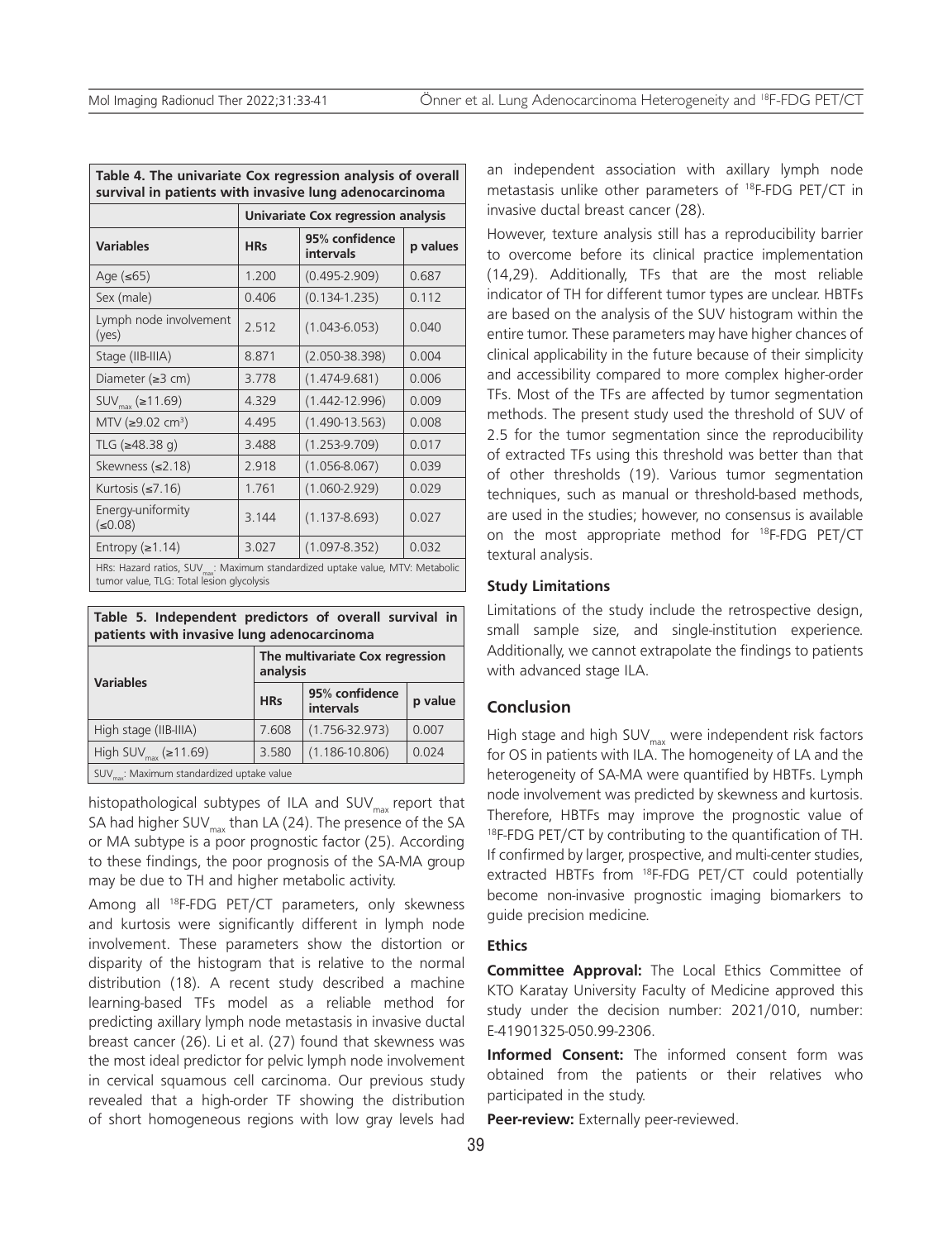#### **Authorship Contributions**

Surgical and Medical Practices: H.Ö., M.İ.E.K., Concept: H.Ö., M.İ.E.K., N.C., Design: H.Ö., N.C., Data Collection or Processing: H.Ö., N.C., Analysis or Interpretation: H.Ö., N.C., Literature Search: H.Ö., N.C., M.E., M.İ.E.K., Writing: H.Ö., N.C., M.E., M.İ.E.K.

**Conflict of Interest:** No conflict of interest was declared by the authors.

**Financial Disclosure:** The authors declared that this study has received no financial support.

#### **References**

- 1. Bray F, Ferlay J, Soerjomataram I, Siegel RL, Torre LA, Jemal A. Global cancer statistics 2018: GLOBOCAN estimates of incidence and mortality worldwide for 36 cancers in 185 countries. CA Cancer J Clin 2018;68:394-424. Erratum in: CA Cancer J Clin 2020;70:313.
- 2. Reck M, Popat S, Reinmuth N, De Ruysscher D, Kerr KM, Peters S; ESMO Guidelines Working Group. Metastatic non-small-cell lung cancer (NSCLC): ESMO Clinical Practice Guidelines for diagnosis, treatment and follow-up. Ann Oncol 2014;25 (Suppl 3):iii27-39.
- 3. Russell PA, Wainer Z, Wright GM, Daniels M, Conron M, Williams RA. Does lung adenocarcinoma subtype predict patient survival?: A clinicopathologic study based on the new International Association for the Study of Lung Cancer/American Thoracic Society/European Respiratory Society international multidisciplinary lung adenocarcinoma classification. J Thorac Oncol 2011;6:1496-1504.
- 4. Bedard PL, Hansen AR, Ratain MJ, Siu LL. Tumour heterogeneity in the clinic. Nature 2013;501:355-364.
- 5. Bashir U, Siddique MM, Mclean E, Goh V, Cook GJ. Imaging heterogeneity in lung cancer: techniques, applications, and challenges. AJR Am J Roentgenol 2016;207:534-543.
- 6. Chicklore S, Goh V, Siddique M, Roy A, Marsden PK, Cook GJ. Quantifying tumour heterogeneity in 18F-FDG PET/CT imaging by texture analysis. Eur J Nucl Med Mol Imaging 2013;40:133-140.
- 7. Zhang J, Ma G, Cheng J, Song S, Zhang Y, Shi LQ. Diagnostic classification of solitary pulmonary nodules using support vector machine model based on 2-[18F]fluoro-2-deoxy-D-glucose PET/computed tomography texture features. Nucl Med Commun 2020;41:560-566.
- 8. Nakajo M, Jinguji M, Aoki M, Tani A, Sato M, Yoshiura T. The clinical value of texture analysis of dual-time-point 18F-FDG-PET/CT imaging to differentiate between 18F-FDG-avid benign and malignant pulmonary lesions. Eur Radiol 2020;30:1759-1769.
- 9. Aydos U, Ünal ER, Özçelik M, Akdemir D, Ekinci Ö, Taştepe AI, Memiş L, Atay LÖ, Akdemir ÜÖ. Texture features of primary tumor on 18F-FDG PET images in non-small cell lung cancer: the relationship between imaging and histopathological parameters. Rev Esp Med Nucl Imagen Mol (Engl Ed) 2021;S2253-654X:30134-30137.
- 10. Önner H, Abdülrezzak Ü, Tutuş A. Could the skewness and kurtosis texture parameters of lesions obtained from pretreatment Ga-68 DOTA-TATE PET/CT images predict receptor radionuclide therapy response in patients with gastroenteropancreatic neuroendocrine tumors? Nucl Med Commun 2020;41:1034-1039.
- 11. Martin-Gonzalez P, de Mariscal EG, Martino ME, Gordaliza PM, Peligros I, Carreras JL, Calvo FA, Pascau J, Desco M, Muñoz-Barrutia A. Association of visual and quantitative heterogeneity of 18F-FDG PET images with treatment response in locally advanced rectal cancer: a feasibility study. PLoS One 2020;15:e0242597.
- 12. Kang J, Lee JH, Lee HS, Cho ES, Park EJ, Baik SH, Lee KY, Park C, Yeu Y, Clemenceau JR, Park S, Xu H, Hong C, Hwang TH. Radiomics features

of 18f-fluorodeoxyglucose positron-emission tomography as a novel prognostic signature in colorectal cancer. Cancers (Basel) 2021;13:392.

- 13. Aide N, Elie N, Blanc-Fournier C, Levy C, Salomon T, Lasnon C. Hormonal receptor immunochemistry heterogeneity and 18F-FDG metabolic heterogeneity: preliminary results of their relationship and prognostic value in luminal non-metastatic breast cancers. Front Oncol 2021;10:599050.
- 14. Nyflot MJ, Yang F, Byrd D, Bowen SR, Sandison GA, Kinahan PE. Quantitative radiomics: impact of stochastic effects on textural feature analysis implies the need for standards. J Med Imaging (Bellingham) 2015;2:041002.
- 15. Ercelep O, Alan O, Telli TA, Tuylu TB, Arıkan R, Demircan NC, Simsek ET, Babacan NA, Kaya S, Dane F, Bozkurtlar E, Ones T, Lacin T, Yumuk PF. Differences in PET/CT standardized uptake values involvement and survival compared to histologic subtypes of lung adenocarcinoma. Tumori 2021;107:231-237.
- 16. Chiu CH, Yeh YC, Lin KH, Wu YC, Lee YC, Chou TY, Tsai CM. Histological subtypes of lung adenocarcinoma have differential 18F-fluorodeoxyglucose uptakes on the positron emission tomography/ computed tomography scan. J Thorac Oncol 2011;6:1697-1703.
- 17. Goldstraw P, Chansky K, Crowley J, Rami-Porta R, Asamura H, Eberhardt WE, Nicholson AG, Groome P, Mitchell A, Bolejack V; International Association for the Study of Lung Cancer Staging and Prognostic Factors Committee, Advisory Boards, and Participating Institutions; International Association for the Study of Lung Cancer Staging and Prognostic Factors Committee Advisory Boards and Participating Institutions. The IASLC lung cancer staging project: proposals for revision of the TNM stage groupings in the forthcoming (eighth) edition of the TNM classification for lung cancer. J Thorac Oncol 2016;11:39-51.
- 18. Nioche C, Orlhac F, Boughdad S, Reuzé S, Goya-Outi J, Robert C, Pellot-Barakat C, Soussan M, Frouin F, Buvat I. LIFEx: a freeware for radiomic feature calculation in multimodality imaging to accelerate advances in the characterization of tumor heterogeneity. Cancer Res 2018;78:4786- 4789.
- 19. Konert T, Everitt S, La Fontaine MD, van de Kamer JB, MacManus MP, Vogel WV, Callahan J, Sonke JJ. Robust, independent and relevant prognostic 18F-fluorodeoxyglucose positron emission tomography radiomics features in non-small cell lung cancer: are there any? PLoS One 2020;15:e0228793.
- 20. Gerlinger M, Rowan AJ, Horswell S, Math M, Larkin J, Endesfelder D, Gronroos E, Martinez P, Matthews N, Stewart A, Tarpey P, Varela I, Phillimore B, Begum S, McDonald NQ, Butler A, Jones D, Raine K, Latimer C, Santos CR, Nohadani M, Eklund AC, Spencer-Dene B, Clark G, Pickering L, Stamp G, Gore M, Szallasi Z, Downward J, Futreal PA, Swanton C. Intratumor heterogeneity and branched evolution revealed by multiregion sequencing. N Engl J Med 2012;366:883-892. Erratum in: N Engl J Med 2012;367:976.
- 21. Lemarignier C, Martineau A, Teixeira L, Vercellino L, Espié M, Merlet P, Groheux D. Correlation between tumour characteristics, SUV measurements, metabolic tumour volume, TLG and textural features assessed with 18F-FDG PET in a large cohort of oestrogen receptor-positive breast cancer patients. Eur J Nucl Med Mol Imaging 2017;44:1145-1154.
- 22. Chen YH, Wang TF, Chu SC, Lin CB, Wang LY, Lue KH, Liu SH, Chan SC. Incorporating radiomic feature of pretreatment 18F-FDG PET improves survival stratification in patients with EGFR-mutated lung adenocarcinoma. PLoS One 2020;15:e0244502.
- 23. Hyun SH, Kim HS, Choi SH, Choi DW, Lee JK, Lee KH, Park JO, Lee KH, Kim BT, Choi JY. Intratumoral heterogeneity of (18)F-FDG uptake predicts survival in patients with pancreatic ductal adenocarcinoma. Eur J Nucl Med Mol Imaging 2016;43:1461-1468.
- 24. Ventura L, Scarlattei M, Gnetti L, Silini EM, Rossi M, Tiseo M, Sverzellati N, Bocchialini G, Musini L, Balestra V, Ampollini L, Rusca M, Carbognani